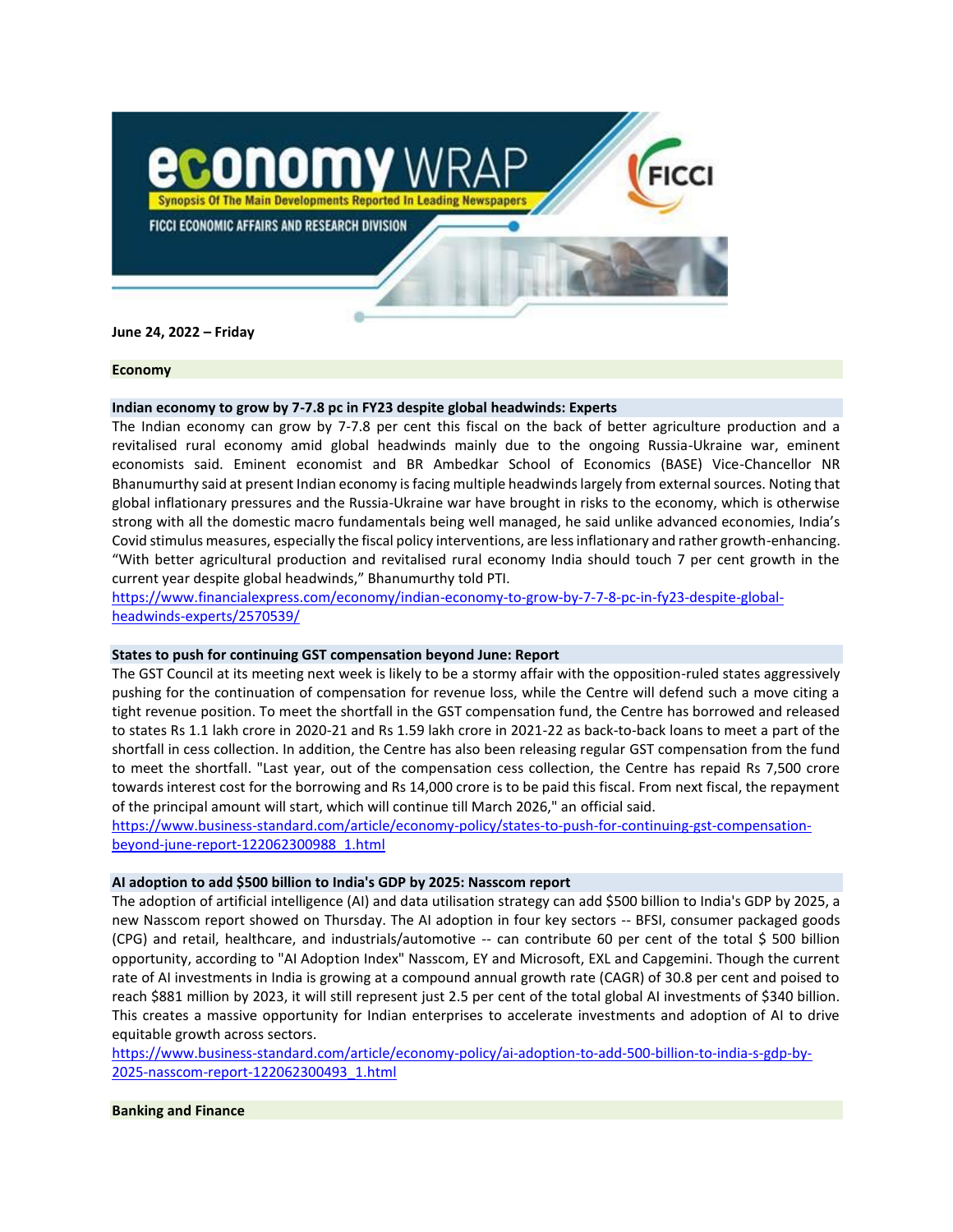#### **Banks hike deposit rates to woo savers**

Banks are increasing deposit rates to attract savers, as they seek to raise funds to meet growing credit demand despite higher lending rates, and with the new spike in Covid-19 infections having little impact on economic activities. State Bank of India, the country's largest lender, last week increased the retail rate by 20 basis points, or 0.2 percentage point, for fixed deposits of less than two years.

[https://economictimes.indiatimes.com/industry/banking/finance/banking/banks-hike-deposit-rates-to-woo](https://economictimes.indiatimes.com/industry/banking/finance/banking/banks-hike-deposit-rates-to-woo-savers/articleshow/92422865.cms)[savers/articleshow/92422865.cms](https://economictimes.indiatimes.com/industry/banking/finance/banking/banks-hike-deposit-rates-to-woo-savers/articleshow/92422865.cms)

## **Finance ministry red flags extending free food scheme**

The finance ministry's Department of Expenditure has argued against extending the free food ration scheme beyond September or making any major tax cuts, warning of consequences for the government's fiscal position. The government in March extended the Pradhan Mantri Garib Kalyan Anna Yojana (PMGKAY) for six months to September. The government has budgeted ₹2.07 lakh crore for food subsidies in FY23, lower than the revised ₹2.86 lakh crore for FY22. The PMGKAY extension till September is expected to swell the subsidy bill to about ₹2.87 lakh crore. Extending the scheme by a further six months could cost another ₹80,000 crore in FY23, lifting the food subsidy to nearly ₹3.7 lakh crore.

[https://economictimes.indiatimes.com/news/economy/policy/finance-ministry-red-flags-extending-free-food](https://economictimes.indiatimes.com/news/economy/policy/finance-ministry-red-flags-extending-free-food-scheme/articleshow/92422952.cms)[scheme/articleshow/92422952.cms](https://economictimes.indiatimes.com/news/economy/policy/finance-ministry-red-flags-extending-free-food-scheme/articleshow/92422952.cms)

# **India aims to keep FY23 fiscal deficit at last year's level: Report**

India's government won't be able to cut its budget deficit in the current fiscal year as previously projected, officials said, but will seek to cap the shortfall at last year's level to prevent a major deterioration in public finances. Efforts to maintain some fiscal discipline reflect New Delhi's concern around risks to its sovereign credit rating, but will likely limit the government's firepower to contain inflation and provide relief to households and businesses. In February, Prime Minister Narendra Modi's government set a fiscal deficit target of 6.4% of gross domestic output (GDP) for the year that started on April 1, compared with a deficit of 6.7% last year. The sources said while increased spending to provide relief from inflation meant the government would miss this year's target, policymakers would seek to limit the deviation to 30 basis points.

[https://www.business-standard.com/article/economy-policy/india-aims-to-keep-fy23-fiscal-deficit-at-last-year-s](https://www.business-standard.com/article/economy-policy/india-aims-to-keep-fy23-fiscal-deficit-at-last-year-s-level-report-122062300401_1.html)[level-report-122062300401\\_1.html](https://www.business-standard.com/article/economy-policy/india-aims-to-keep-fy23-fiscal-deficit-at-last-year-s-level-report-122062300401_1.html)

### **Irdai mulling to extend testing period under regulatory sandbox mechanism to 3 yrs**

Insurance Regulatory and Development Authority of India (Irdai) is mulling to extend testing of products under the regulatory sandbox mechanism to up to three years. The Irdai Chairman said all these initiatives will help in furthering the goal of insurance penetration and reaching out to more and more people. A sandbox is an environment used in the financial services sector, which provides testing ground for new business models, processes and applications that may not necessarily be covered fully by or are not fully compliant with existing regulations. "The insurtech ecosystem is raring to grow. At Irdai we have already developed something called the regulatory sandbox mechanism where the proof of a concept is actually being allowed to be tested on the ground. We are informed that the regulatory sandbox has some shortcomings," Debasish Panda, Chairperson, Irdai said during a talk session. [https://economictimes.indiatimes.com/industry/banking/finance/insure/irdai-mulling-to-extend-testing-period-](https://economictimes.indiatimes.com/industry/banking/finance/insure/irdai-mulling-to-extend-testing-period-under-regulatory-sandbox-mechanism-to-3-yrs/articleshow/92404193.cms)

[under-regulatory-sandbox-mechanism-to-3-yrs/articleshow/92404193.cms](https://economictimes.indiatimes.com/industry/banking/finance/insure/irdai-mulling-to-extend-testing-period-under-regulatory-sandbox-mechanism-to-3-yrs/articleshow/92404193.cms)

# **Officers committee suggests deferment of decision on levying GST on crypto**

The officers committee on GST has suggested the GST Council to defer a decision on taxability of cryptocurrency and other virtual digital assets. The Fitment Committee in its report to the GST Council has suggested that a law on regulation of cryptocurrency is awaited and it would be essential to identify all relevant supplies associated with the crypto-ecosystem, besides classification on whether they are goods or services. The committee of officers comprising both from Centre and states, referred to as Fitment Committee, felt that a deeper study was needed on the issues involved in crypto ecosystem. It was decided that Haryana and Karnataka shall study all aspects and submit a paper before the Fitment Committee in due course.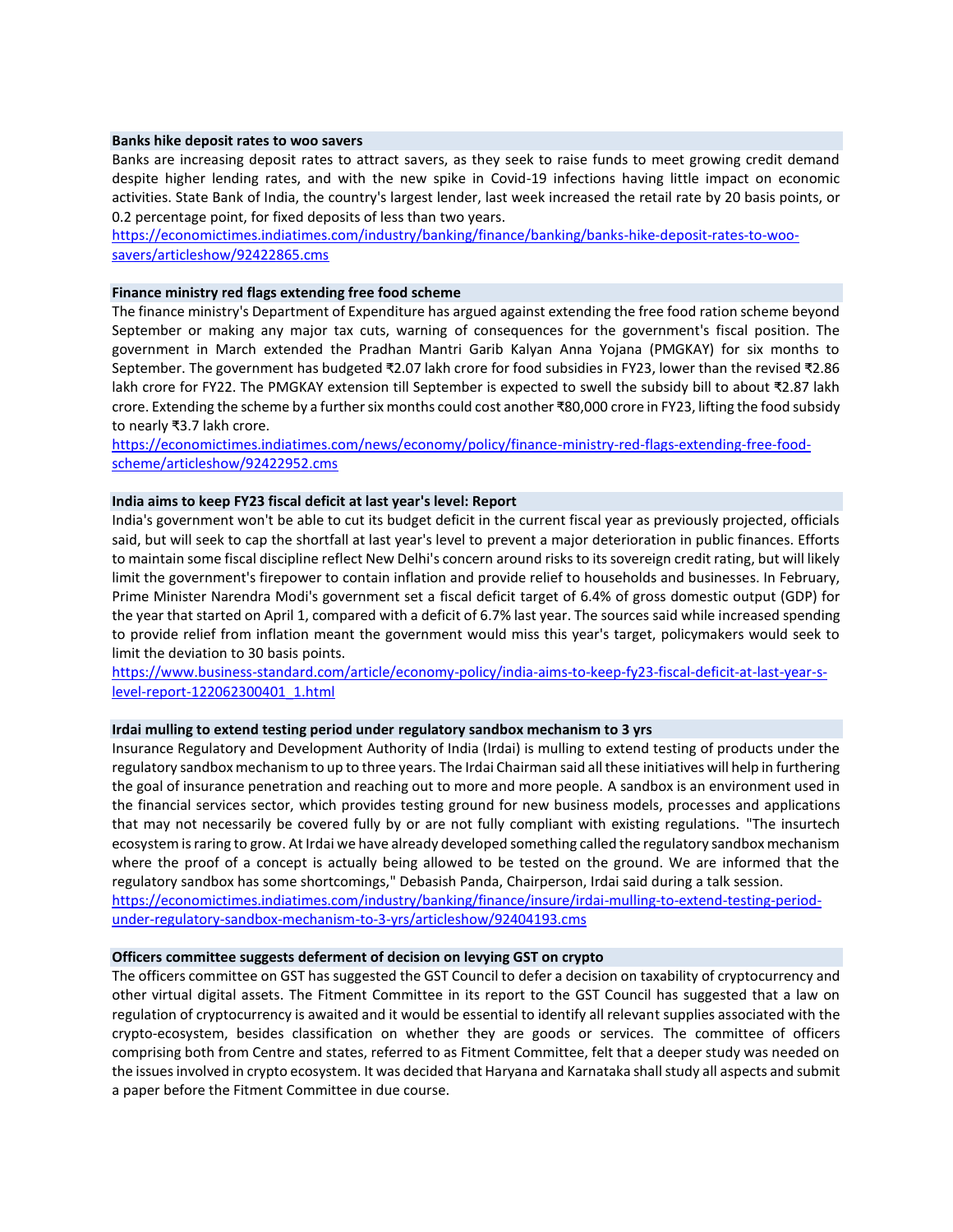[https://economictimes.indiatimes.com/news/economy/policy/officers-committee-suggests-deferment-of](https://economictimes.indiatimes.com/news/economy/policy/officers-committee-suggests-deferment-of-decision-on-levying-gst-on-crypto/articleshow/92419561.cms)[decision-on-levying-gst-on-crypto/articleshow/92419561.cms](https://economictimes.indiatimes.com/news/economy/policy/officers-committee-suggests-deferment-of-decision-on-levying-gst-on-crypto/articleshow/92419561.cms)

### **Investment through participatory notes declines to Rs 86,706-cr in May**

Investment in the Indian capital markets through participatory notes (P-notes) dropped to Rs 86,706 crore till Mayend from the preceding month, while experts say foreign investors will reverse their selling stance and return to the country's equities in the coming 1-2 quarters. According to Securities and Exchange Board of India (Sebi) data, the value of P-note investments in Indian markets — equity, debt, and hybrid securities — stood at Rs 86,706 crore at May-end compared to Rs 90,580 crore at April-end. In March, the investment was at Rs 87,979 crore. It was Rs 89,143 crore in February and Rs 87,989 crore in January. Of the total Rs 86,706 crore invested through the route till May 2022, Rs 77,402 crore was invested in equities, Rs 9,209 crore in debt, and Rs 101 crore in hybrid securities. In comparison, Rs 81,571 crore was invested in equities and Rs 8,889 crore in debt during April.

[https://www.financialexpress.com/market/investment-through-participatory-notes-declines-to-rs-86706-cr-in](https://www.financialexpress.com/market/investment-through-participatory-notes-declines-to-rs-86706-cr-in-may/2570612/)[may/2570612/](https://www.financialexpress.com/market/investment-through-participatory-notes-declines-to-rs-86706-cr-in-may/2570612/)

# **Industry**

# **BIS issues performance standards for electric vehicle batteries**

The Bureau of Indian Standards (BIS) has come out with performance standards for electric vehicle batteries in order to ensure the safety of consumers, a senior Consumer Affairs Ministry official said on Thursday. BIS, the national standards-setting body that functions under the Consumer Affairs Ministry, has published the "performance standards for electronic vehicle batteries", the official said. The standard "IS 17855: 2022" has been formulated for lithium-ion traction battery packs and systems of electrically-propelled road vehicles and it has been harmonised with ISO 12405-4: 2018, the official added.

[https://www.thehindubusinessline.com/companies/bis-issues-performance-standards-for-electric-vehicle](https://www.thehindubusinessline.com/companies/bis-issues-performance-standards-for-electric-vehicle-batteries/article65558168.ece)[batteries/article65558168.ece](https://www.thehindubusinessline.com/companies/bis-issues-performance-standards-for-electric-vehicle-batteries/article65558168.ece)

### **Indian M&E industry to grow at 8.8% CAGR to reach Rs 430,401 Cr by 2026: PwC**

India's media and entertainment (M&E) industry is expected to grow at an 8.8% CAGR to reach Rs 4,30,401 crore by 2026, as per PwC's Global Entertainment & Media Outlook 2022-2026. This is PwC's 23rd annual analysis and forecast of the sector spending by consumers and advertisers across 52 territories. The report highlights that India will overtake both France and the UK to become the fifth-biggest newspaper market by 2026 and will also be the only country to grow total newspaper print revenue consistently across the five-year forecast period. India will see an increase in total newspaper revenue at a 2.7% CAGR from Rs 26,378 crore in 2021 to Rs 29,945 crore in 2026, PwC had projected. India will also be the only country in the world to grow daily print newspaper copy sales (by volume) during the forecast period.

[https://economictimes.indiatimes.com/industry/media/entertainment/media/indian-media-entertainment](https://economictimes.indiatimes.com/industry/media/entertainment/media/indian-media-entertainment-industry-likely-to-touch-rs-4-30-lakh-cr-by-2026-pwc-report/articleshow/92410799.cms)[industry-likely-to-touch-rs-4-30-lakh-cr-by-2026-pwc-report/articleshow/92410799.cms](https://economictimes.indiatimes.com/industry/media/entertainment/media/indian-media-entertainment-industry-likely-to-touch-rs-4-30-lakh-cr-by-2026-pwc-report/articleshow/92410799.cms)

### **Agriculture**

#### **Tomar asks pesticides industry to work on alternative products as farmers shift to organic**

Union Agriculture Minister Narendra Singh Tomar on Thursday urged the pesticides manufacturers to work on alternative products as many farmers have been showing interest in organic and natural farming. He also agreed to take up the industry's demand on GST cut with the Finance Minister. Addressing the Agrochemicals Conclave in Delhi organised by the Federation of Indian Chamber of Commerce and Industry (FICCI) through video conferencing from Solan in Himachal Pradesh, Tomar said the private sector should also join hands with the government to reduce the use of fertilisers and pesticides in farming, even though he agreed that there was no injudicious use of these inputs. [https://www.thehindubusinessline.com/economy/agri-business/tomar-asks-pesticides-industry-to-work-on](https://www.thehindubusinessline.com/economy/agri-business/tomar-asks-pesticides-industry-to-work-on-alternative-products-as-farmers-shift-to-organic/article65557994.ece)[alternative-products-as-farmers-shift-to-organic/article65557994.ece](https://www.thehindubusinessline.com/economy/agri-business/tomar-asks-pesticides-industry-to-work-on-alternative-products-as-farmers-shift-to-organic/article65557994.ece)

#### **Infrastructure**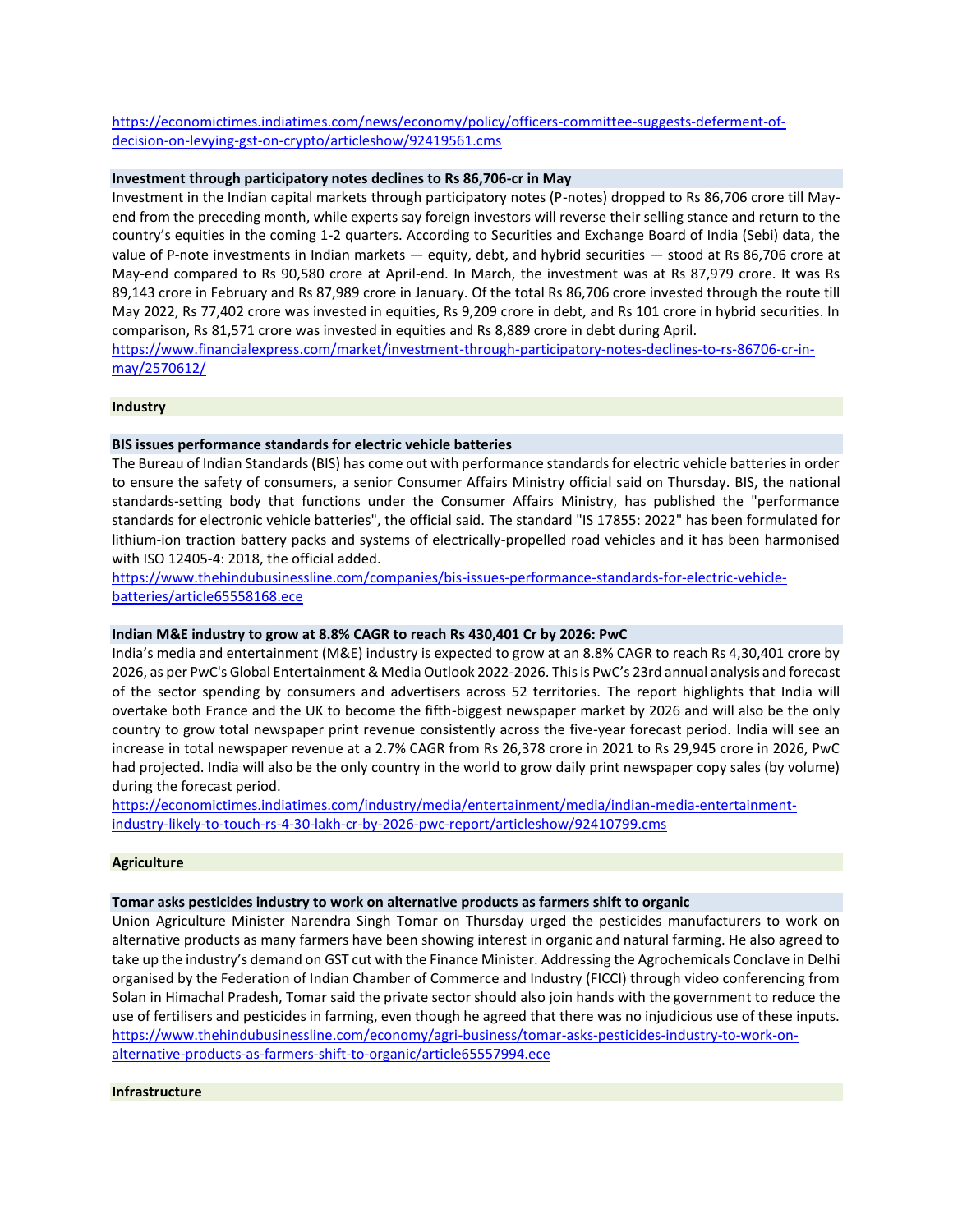# **World Bank approves \$245 million loan to modernise India's railway logistics infra**

The World Bank has approved a USD 245 million loan to support India's efforts to modernise rail freight and logistics infrastructure, the international financial institution said in a statement on Wednesday. The Rail Logistics project will help India shift more traffic from road to rail, making transport — both freight and passenger — more efficient and reducing millions of tonnes of greenhouse gas emissions (GHG) each year. The project will also incentivise more private sector investment in the railway sector. Indian Railways is the fourth-largest rail network in the world having transported 1.2 billion tonnes of freight in the fiscal ending March 2020. Yet, 71 per cent of India's freight is transported by road and only 17 per cent by rail. The statement also said that the capacity constraints of Indian Railways have limited the volumes and reduced the speed and reliability of shipments. As a result, it has been losing market share to trucks over the years; in 2017-18, its market share was 32 per cent, down from 52 per cent a decade earlier.

[https://www.financialexpress.com/infrastructure/world-bank-approves-245-million-loan-to-modernise-indias](https://www.financialexpress.com/infrastructure/world-bank-approves-245-million-loan-to-modernise-indias-railway-logistics-infra/2570782/)[railway-logistics-infra/2570782/](https://www.financialexpress.com/infrastructure/world-bank-approves-245-million-loan-to-modernise-indias-railway-logistics-infra/2570782/)

# **Energy**

# **Coal shortage hurting non-power sectors still year after supply shift**

Since the coal demand-supply mismatch started in August last year, the major casualty has been the non-power sectors of steel, aluminium, iron, paper, cement, etc. as the Centre prioritised power units for coal supply. Almost a year has passed since then and coal production has increased, but the situation has hardly improved for these sectors, sector executives told Business Standard. In the past one year, the non-power sector has seen coal dispatch fall by 33 per cent. When the coal shortage commenced in August last year, the Centre had directed national miner Coal India (CIL) to prioritise the power sector for coal supply and divert the coal from other sectors if need be. "The situation has just deteriorated and we are scrambling for options. Bigger players are importing coal which is costlier, but smaller ones do not even have that capital. The rate of coal in e-auction by CIL has also gone up due to increased demand," said an executive of a steel company.

[https://www.business-standard.com/article/economy-policy/coal-shortage-hurting-non-power-sectors-still-year](https://www.business-standard.com/article/economy-policy/coal-shortage-hurting-non-power-sectors-still-year-after-supply-shift-122062300919_1.html)[after-supply-shift-122062300919\\_1.html](https://www.business-standard.com/article/economy-policy/coal-shortage-hurting-non-power-sectors-still-year-after-supply-shift-122062300919_1.html)

# **High carbon emitters may get sops to curb footprint**

India is considering several measures to incentivise high carbon emitting industries such as steel, cement and thermal plants to set up carbon capture facilities. Incentives could be provided through production-linked incentive schemes, viability gap funding or carbon credits. Niti Aayog, the country's policy think-tank, will soon come out with a policy prescription for carbon capture and utilisation of carbon dioxide emitted by industries as part of the plan to achieve Net Zero by 2070, an official said requesting anonymity.

[https://economictimes.indiatimes.com/news/economy/policy/high-carbon-emitters-may-get-sops-to-curb](https://economictimes.indiatimes.com/news/economy/policy/high-carbon-emitters-may-get-sops-to-curb-footprint/articleshow/92420776.cms)[footprint/articleshow/92420776.cms](https://economictimes.indiatimes.com/news/economy/policy/high-carbon-emitters-may-get-sops-to-curb-footprint/articleshow/92420776.cms)

# **States**

### **Delhi bans entry of medium, heavy vehicles from Nov-Feb to curb pollution**

The Delhi government has issued an order banning the entry of medium and heavy goods vehicles in the national capital from November to February in an effort to curb vehicular pollution, officials said on Thursday. According to an official, entry of such vehicles will be banned from November 1, 2022 to February 28, 2023. Vehicular pollution leads to deterioration of air quality during the winter months, he added.

[https://www.business-standard.com/article/current-affairs/delhi-bans-entry-of-medium-heavy-vehicles-from-nov](https://www.business-standard.com/article/current-affairs/delhi-bans-entry-of-medium-heavy-vehicles-from-nov-feb-to-curb-pollution-122062300844_1.html)[feb-to-curb-pollution-122062300844\\_1.html](https://www.business-standard.com/article/current-affairs/delhi-bans-entry-of-medium-heavy-vehicles-from-nov-feb-to-curb-pollution-122062300844_1.html)

# **TN issues global tender to procure 100 electric buses**

In a bid to move to a climate-friendly transport network, the Tamil Nadu government plans to procure 100 low-floor AC electric buses for urban operations. The purchase will be a precursor to a much larger order for 400 units to be allocated to Chennai and other cities based on the success of the initial launch. The procurement of all 500 buses is